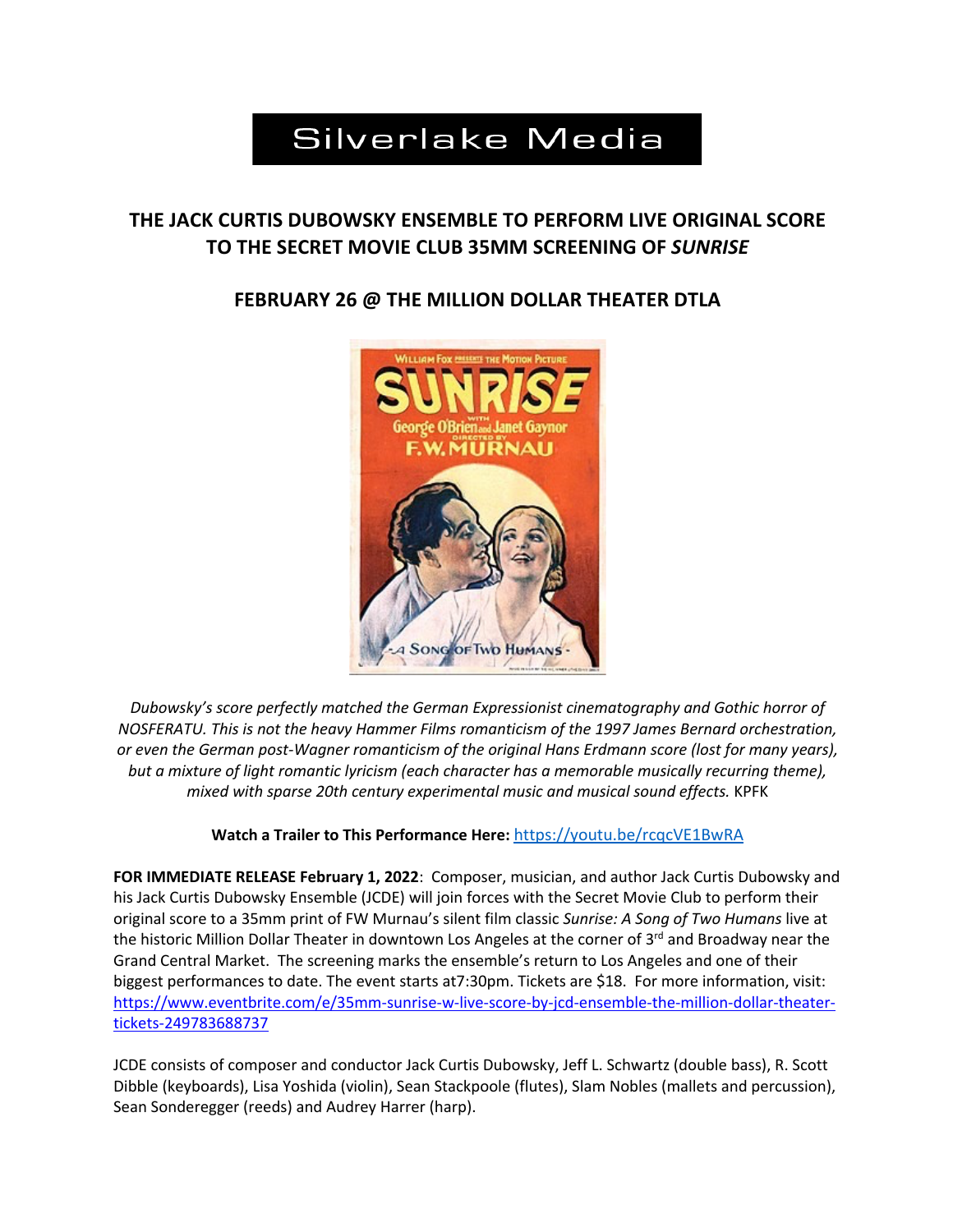Says Secret Movie Club's Craig Hammill: "Secret Movie Club is beyond excited to continue our partnership with the JCD ensemble. The Million Dollar Theater Movie Palace was Sid Grauman's very first movie palace in LA, before even the Chinese and the Egyptian. We're excited to partner on this event with the JCDE right where cinema and movie going was born."

Says Dubowsky: "Murnau's *Sunrise* traverses vast visual and psychological territory. It affords us many musical opportunities, from intense romance, to fatal drama, to the excitement of the City, to outright comedy and a runaway pig. We aim to catch every subtlety of Murnau's masterpiece, and are thrilled to perform live to 35mm film."

Watch the JCDE trailer for the film here: https://youtu.be/rcqcVE1BwRA

JCDE photos & movie poster: https://we.tl/t-Y2ZJKi738d

### **About** *Sunrise, by Craig Hammill of the Secret Movie Club*

*Sunrise* is one of this programmer's Top 50 movies of all time. That's no hot take. Sunrise is often considered one of the greatest movies ever made by a bunch of people. But the real joy is experiencing this cinematic feast.

German expressionist director FW Murnau came to the United States and made this mind-blowing movie pushing all the tools of cinema to achieve potentials no one thought possible.

The story is actually quite simple (yet profoundly moving). A Husband cheats on his good-hearted Wife with a seductive City Woman. The City Woman persuades the Husband to kill his Wife so they can run off. But then. . .

To say more about this movie would rob you of one of the most unexpected and surprising plot twists of all time. *Sunrise* brought German Expressionism to Hollywood. Never before had such psychologically motivated set design, special effects, editing been seen in a Hollywood picture.

The effect was like an earthquake or a shock wave across the creative industry. No one less than John Ford was so bowled over by Murnau and *Sunrise* that he studied the work (quietly of course, Ford would never admit he actually felt cinema was an art form) obsessively learning how to adopt Murnau's techniques to an American idiom.

The movie is powered by the performances of the two leads-Janet Gaynor and George O Brien-as well as Murnau's incredible ability to express almost any emotional or pscyhological state cinematically.

The importance of *Sunrise* can never be overstated. The secret though is that *Sunrise* is still one of the most powerful, funny, emotional, stylistically inspiring movies of all time. We're honored to show it in Los Angeles's first movie palace with a live original score!

#### **About Jack Curtis Dubowsky Ensemble**

JCDE sparks new life with original scores to classic silent films. Founded by composer and conductor Jack Curtis Dubowsky, the Ensemble specializes in live scores and combines intricately composed material and structured improvisation.